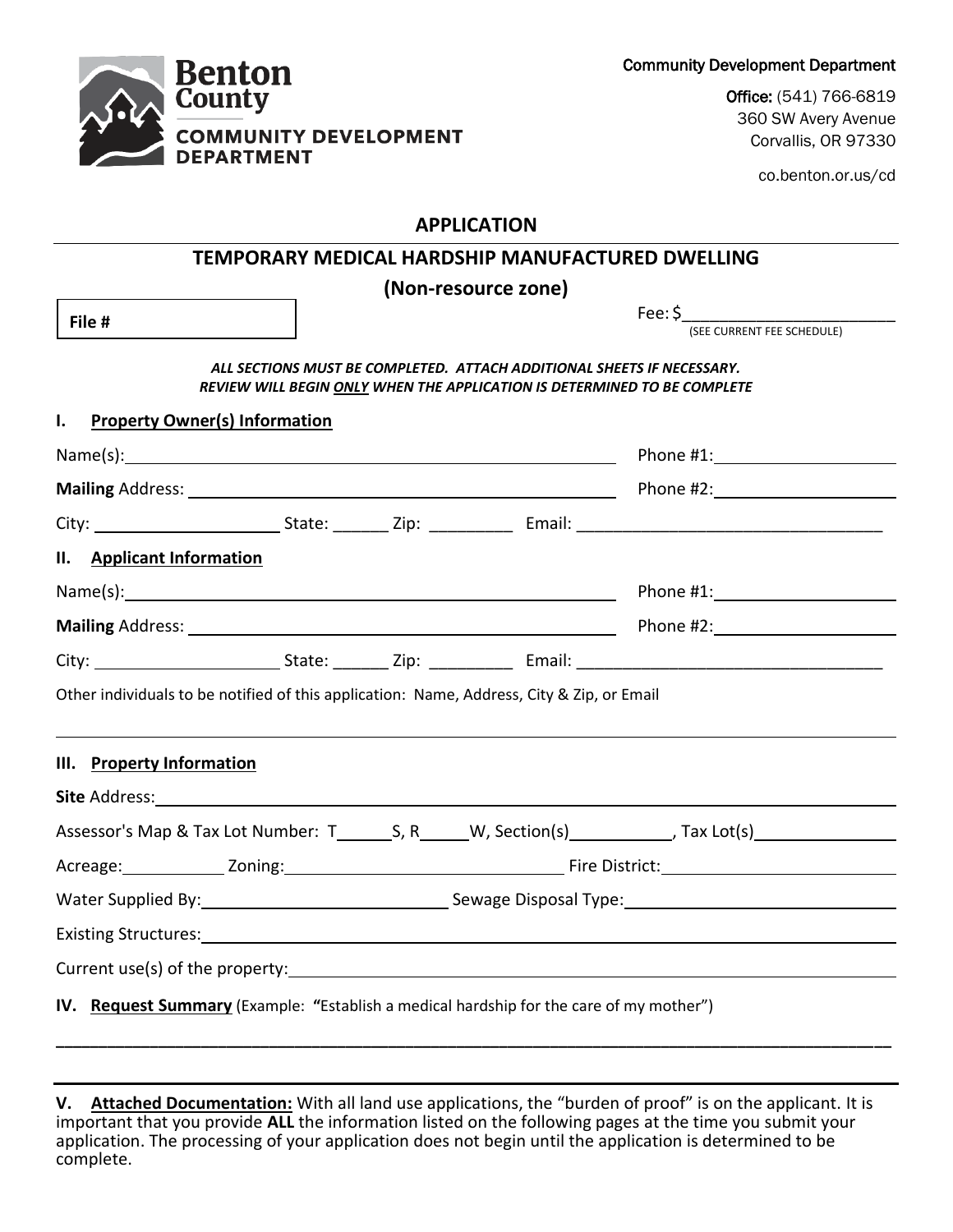Name of person(s) with medical condition:

Relationship to residents on property:

Name of person who will provide care:

Relationship to person with medical hardship: Network and the manufacture of the manufacture of the manufacture

Name of person who will occupy manufactured dwelling:<br>

## **Attachments**

Signed "Medical Need Statement" form (**see page 3**).

Signed "Authorization to Use or Disclose Health Information" form (**see page 4**).

A copy of deed covering the subject property, showing the current ownership of the land.

A copy of any easements for or on the subject property.

 A scale drawing of the property boundaries. Include the locations of existing and proposed structures (house, garage, shop, barn, manufactured home, well, septic tank and drain field, driveway, setbacks, etc.). Label all tax lots.

Is the only access or proposed access to the property via a road that crosses a railroad? If yes, please draw the location on your map and explain here:

### **I understand that the following restrictions apply:**

- 1. This permit must be renewed annually.
- 2. Tenancy of the manufactured dwelling shall be limited to the family member identified above.
- 3. This permit is valid only for the owner(s) of the property and does not transfer to a new owner.
- 4. The manufactured dwelling must be removed upon sale of the property or within three months of when the need for the manufactured dwelling no longer exists.
- 5. The manufactured dwelling shall be connected to the existing water supply and septic system, if authorized by the County Sanitarian.
- 6. Installation of a second septic system does not vest a right to a second permanent residence.
- 7. Additional permits are required to connect to the septic system or install a new system, to place the manufactured dwelling, and to make electrical and plumbing connections. If the manufactured dwelling is connected to the existing septic system, continued use must be authorized by the County Sanitarian every two years.
- 8. A covenant recognizing the aforementioned items will be required.
- 9. A covenant recognizing resource use on adjacent farm or forest land will be required, if applicable.

### *Note: The temporary placement of a Medical Hardship Dwelling may require improvement of the driveway to the standards of the fire district. Applicants are encouraged to contact their fire district and the Community Development Department for more information.*

I hereby certify that I am the legal owner or contract purchaser of the above noted property; that the information contained herein is true and accurate to the best of my knowledge; that the requested permit will not violate any deed restrictions attached to the property involved; and that I will acknowledge the above restrictions by signing a deed covenant for recording in the County Deed records.

| Owner/Contract Purchaser Signature          | Date |                                   | Owner/Contract Purchaser Signature | Date |
|---------------------------------------------|------|-----------------------------------|------------------------------------|------|
| For Office Use Only: Application Submitted: |      | <b>Staff Received:</b>            | File Number: LU-                   |      |
| Planner Assigned:                           |      | Date Application Deemed Complete: |                                    |      |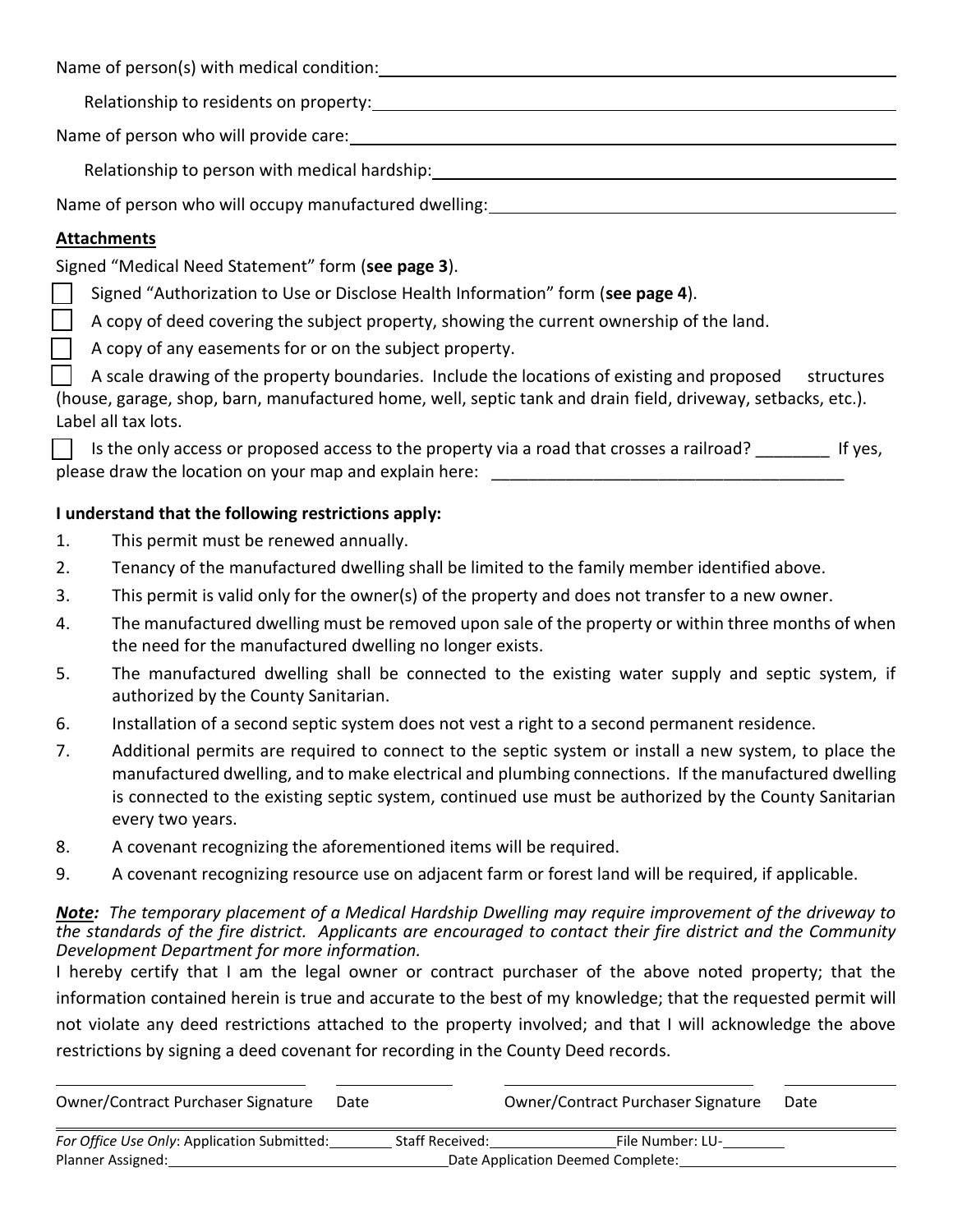## **Medical Need Statement**

| Name of Patient: |  | (for two patients, photocopy this form) |
|------------------|--|-----------------------------------------|
|                  |  |                                         |

#### *To be completed by the attending physician:*

Describe the daily health care needs of the patient listed above and the exact assistance he/she requires:

Based on my medical examination of my above-mentioned patient and my knowledge of his/her medical situation:

- I certify that the temporary residence is necessary to provide adequate and immediate health care for the family member who needs close attention and daily assistance.
- **I certify that this family member would otherwise be required to receive needed attention from a hospital or care facility.**

Attending Physician's Signature **Attending Physician's Printed Name** Date

 $\overline{a}$ 

Clinic/Facility Name **Phone Number** Phone Number

**Note to the attending physician:** If you have any questions, please contact the Benton County Community Development Department at (541) 766-6819.